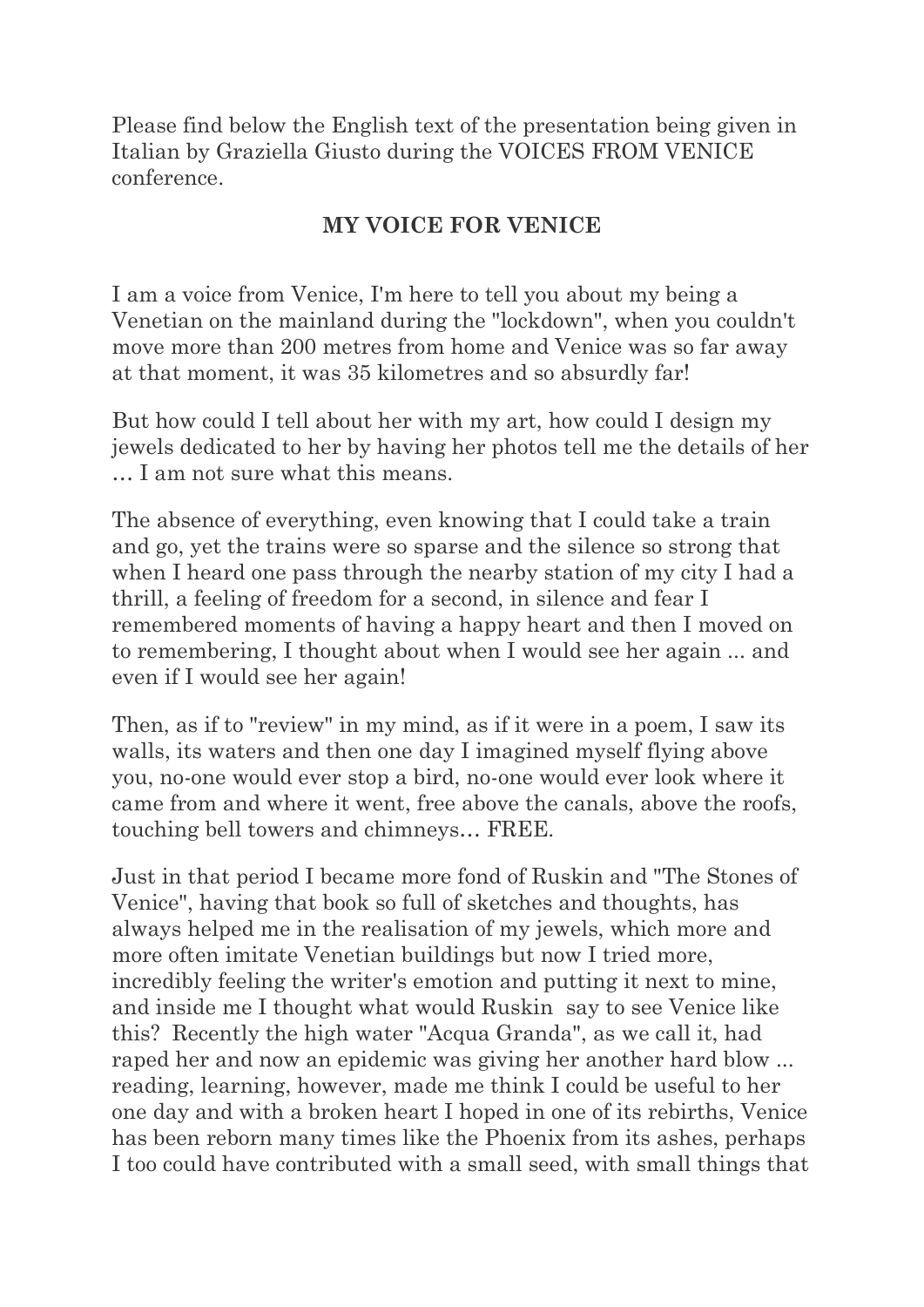do great things if there are many together! Yes, I wanted to be there to contribute, thinking about this I felt a rare sense of well-being that led me to positivity, to plan for the future, her future and mine… together… but how?

For this reason when, in April of that year, I was asked to contribute a chapter in the book "Venice Rising, Acqua Granda, Pandemic Rebirth" edited by Kathleen González, whose proceeds from sales went to associations that work for the well-being of Venice, I felt like one of those seeds and I immediately accepted to write a chapter about Venice ... a book with a title that included the word "rebirth" and support for those associations I wanted to be there, and I had no doubts about what to write because of what I was living, my dreams of returning; and my feelings were experienced in dreams so clearly that it really seemed that everything had happened to me, that I imagined flight over the Grand Canal to its end, admiring palaces and churches, and then in Piazza San Marco, the Basilica, hearing the bells in celebration ... and so I flew, I flew to my Venice and between the pages of that chapter knowing that this was a beginning, to do something for her.

The restrictions caused by the pandemic were finally improving, we could start moving, that announcement was sealed by a big rainbow, I will always remember it, it was April 29, 2020, I went out on the terrace under the very fine droplets of rain, hood raised up, I photographed it as much as I could, trying to get around chimneys and roofs… it was a divine sign I thought to myself, soon that same rainbow photographed in Venice would go around the world becoming the symbol of rebirth.

I still remember the first trip to her, I was still so afraid but I could not stop, what a thrill, she was there and she was even more beautiful, she smelled of salt and loneliness, not of destruction but of rebirth and inside me the words resounded that I have always repeated and that close my chapter in the book Venice Rising: "VENICE IS NOT DEAD, VENICE IS RESTING"

My artist friends were no longer there, they had lost everything, first with the "granda" high water, some lost their shops with the precious materials, others lost their works, others, Venetians by adoption, returned to their homeland, now with the closures , restrictions, not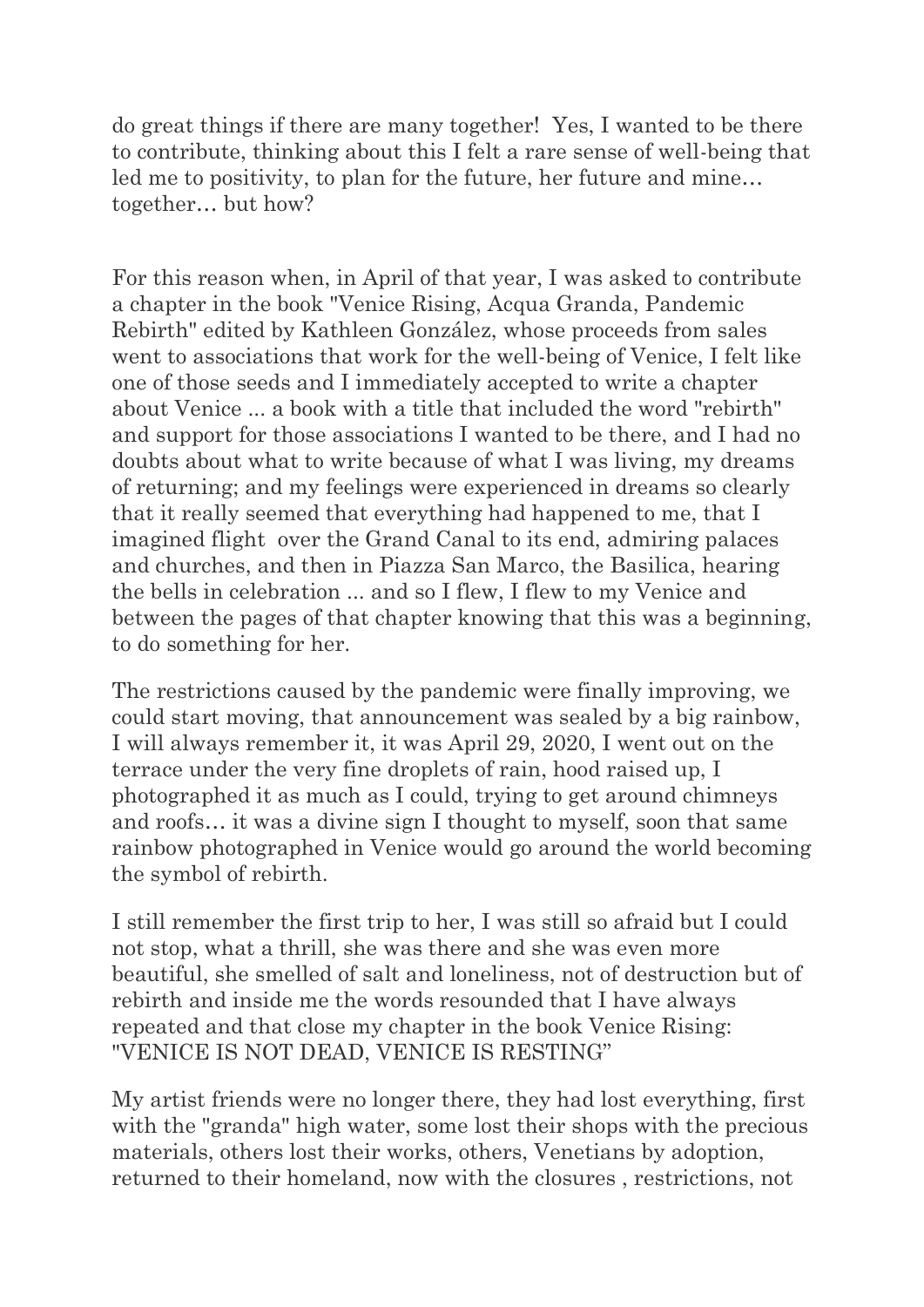being able to exhibit, work, sell, even the last of them who lasted the longest had to abandon his dreams, and with them I had lost all the artistic and social possibilities of expression through my creations, my jewels that spoke only of Venice had now become silent, far from you and even the most interesting work would have remained invisible! But the will-power, positivity and resilience that distinguish me brought me more and more into thinking of having my artistic studio in Venice, creating there, exhibiting there, it's true everyone else was closed but I wanted to open, work for her and with her, being surrounded by someone like me and spending hours talking in front of a painting or a statue, even looking at a brick wall, crumbling for others but a source of inspiration for me ... working, creating objects , create events to bring together people who would have come from afar, have a special kind of tourism with clear goals: art, above all art, respect and love for Venice. Meanwhile the weeks went by and art was reopening to the world with difficulty, but in September 2020 one event took me in a leap beyond desires, where there are those who are about to be realised, a word has lit a fire, a couple of Venetian artist friends, with the same ideas as were on my mind, they told me that they saw a sign posted on a window saying "surrender warehouse" (this is how the rooms on the ground floor of buildings for residential use are defined in Venice, once used as a warehouse for goods) a spark made me ignite my heart, head, soul…. I ran to see ...

It was not the predestined place but the spark and the beginning of a great search!

In August 2021, I have a key in my hand, the door is green and corresponds to Cannaregio's 4248, there is a lot to do to fix it but I'm in no hurry now, my instructions for the company that deals with the "Building Renovation" are mandatory: nothing is touched that has to do with its past and at least two walls must remain uncovered, bare stone, no matter if they are beautiful or damaged, for me it is important that they are stones, stones of Venice, and when I will feel the need, when I am lacking in energy, I will rest my hand or I will look at the cracks, I will dream of the past making conjectures of discord heard and scenes seen, all absorbed in those red bricks and infinite dust. It will become my studio, and an "open" atelier, mine and for those who, without this possibility like me in the past, want to present their work to friends, to their public, with my invitations to them I will move even the laziest to action and for Venice it will be